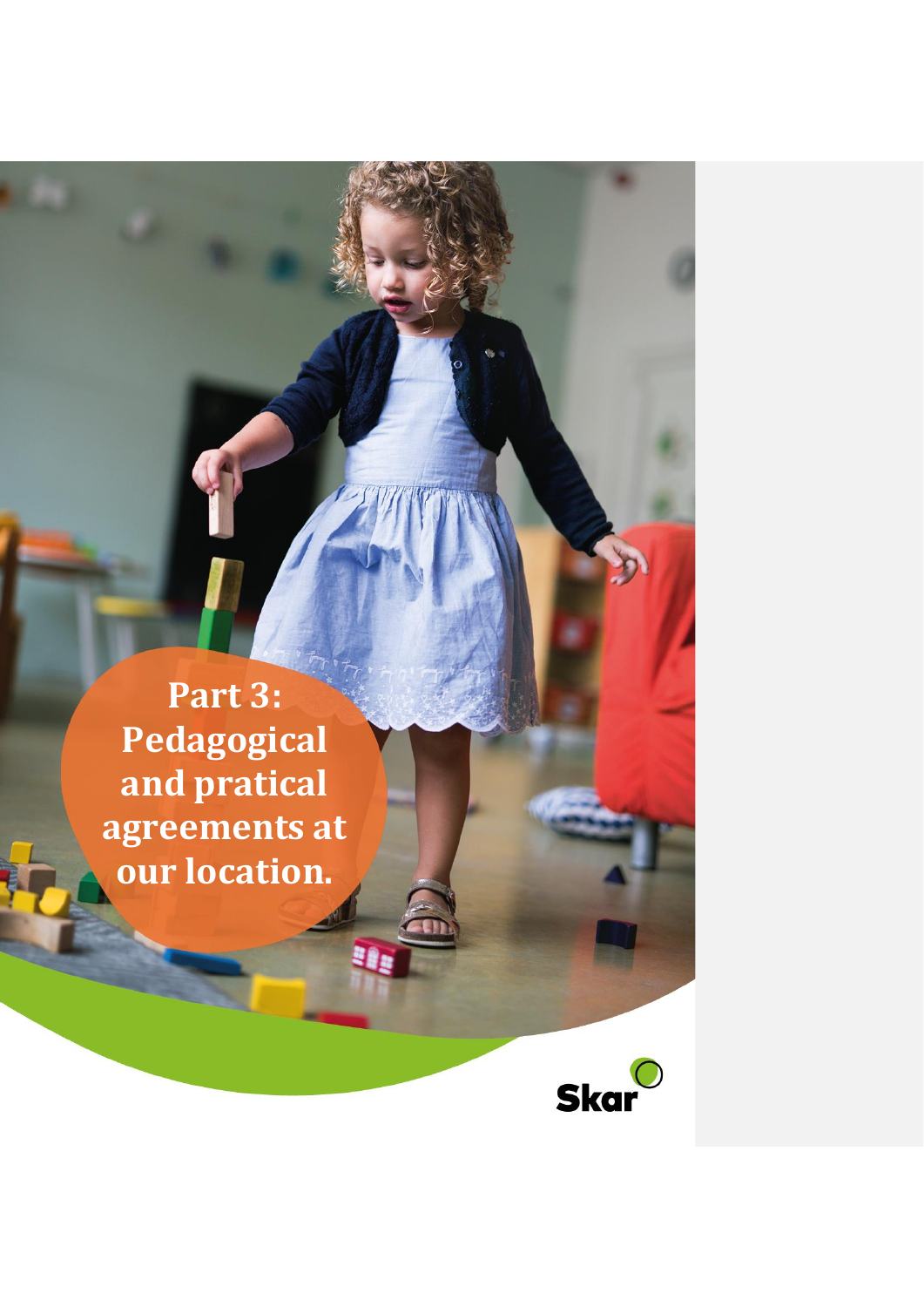



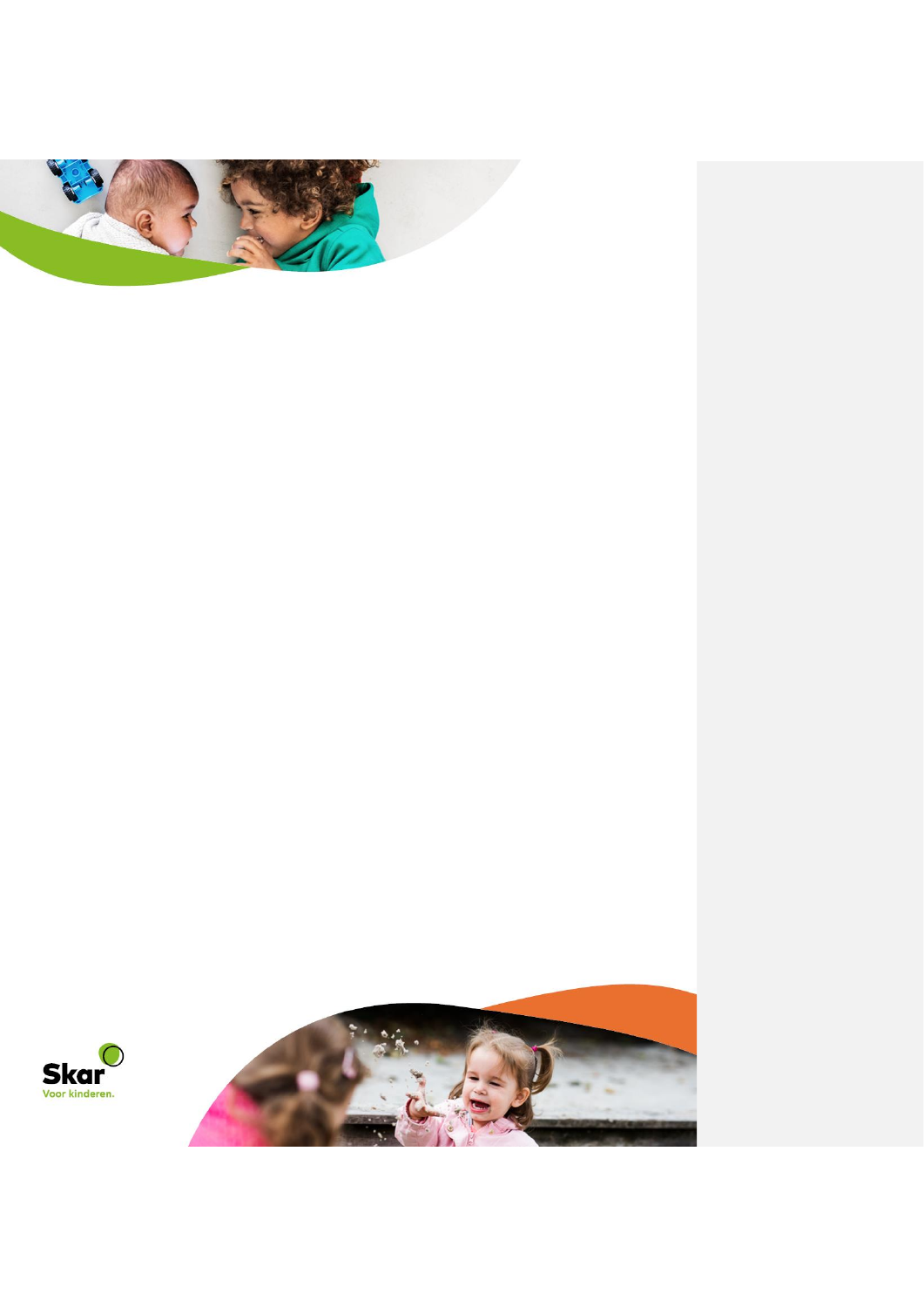

# **About the location Daycare ages 2-4**

Introduction

The about the location section covers: The story of our location The pedagogical process Pedagogical and practical information The VVE programme **Attachments** 



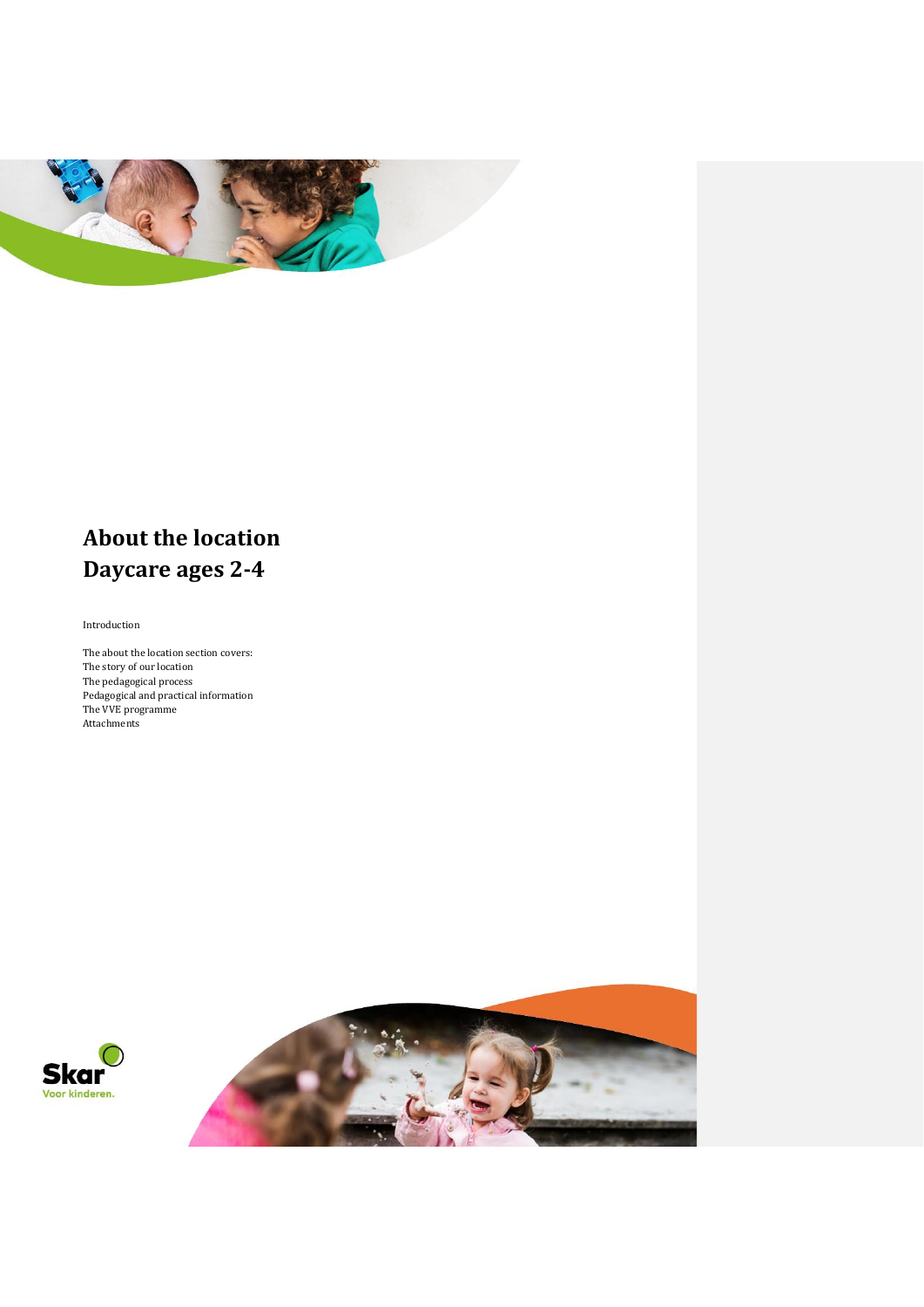

# **The story of our location**

Each location has its own pedagogical story, its own identity, its own characteristics that inspire our employees and make them proud.

The story of the location presents a pedagogical image based on the children and the employees of the location. It shows the things that stand out to us in our contributions to the development of children on their way to the future.

#### **The story of our location**

At the preschool (2-4 years old), a bilingual approach is taken - 50/50 English/Dutch. This location participates in a study "multilingualism in childcare". See Annex 3. We care for children from both expats and Dutch families. We care for children from all over the world and make sure that the children can develop at their own tempo in a safe environment.

As a parent or carer, you want to make sure that your child can benefit from all the world has to offer. In working closely with Rivers International School, we believe that children develop useful skills through guided play - skills that lay a lasting foundation for future learning. By observing the children, we can offer activities that challenge the children to reach their full potential. We offer activities that connect with the childrens' experiences and interests. The children have the choice to participate, which we always encourage. We want to let the children learn new things through experiences and playing! We follow the child in our range of activities, throughout the whole year, excluding the school holidays.

In some incidents, you can get a childcare allowance from the Dutch government.

#### Benefits:

- Flexible childcare
- Professional pedagogical trained staff (minimal 2)
- Bilingual (50/50). Native speaking English/Dutch
- Diverse developmental programmes
- In close cooperation with Rivers International School

#### **Every child is welcome**

At our location, we work hard to develop an atmosphere of inclusiveness. All children are welcome; we make no distinction between the background, socio-economic position, culture, gender or development issues of any child.

At the preschool, children from all over the world are welcome. We ensure that children and parents both feel involved. Extra attention is given to the differences and similarities that these cultures bring and all the diversities they entail.



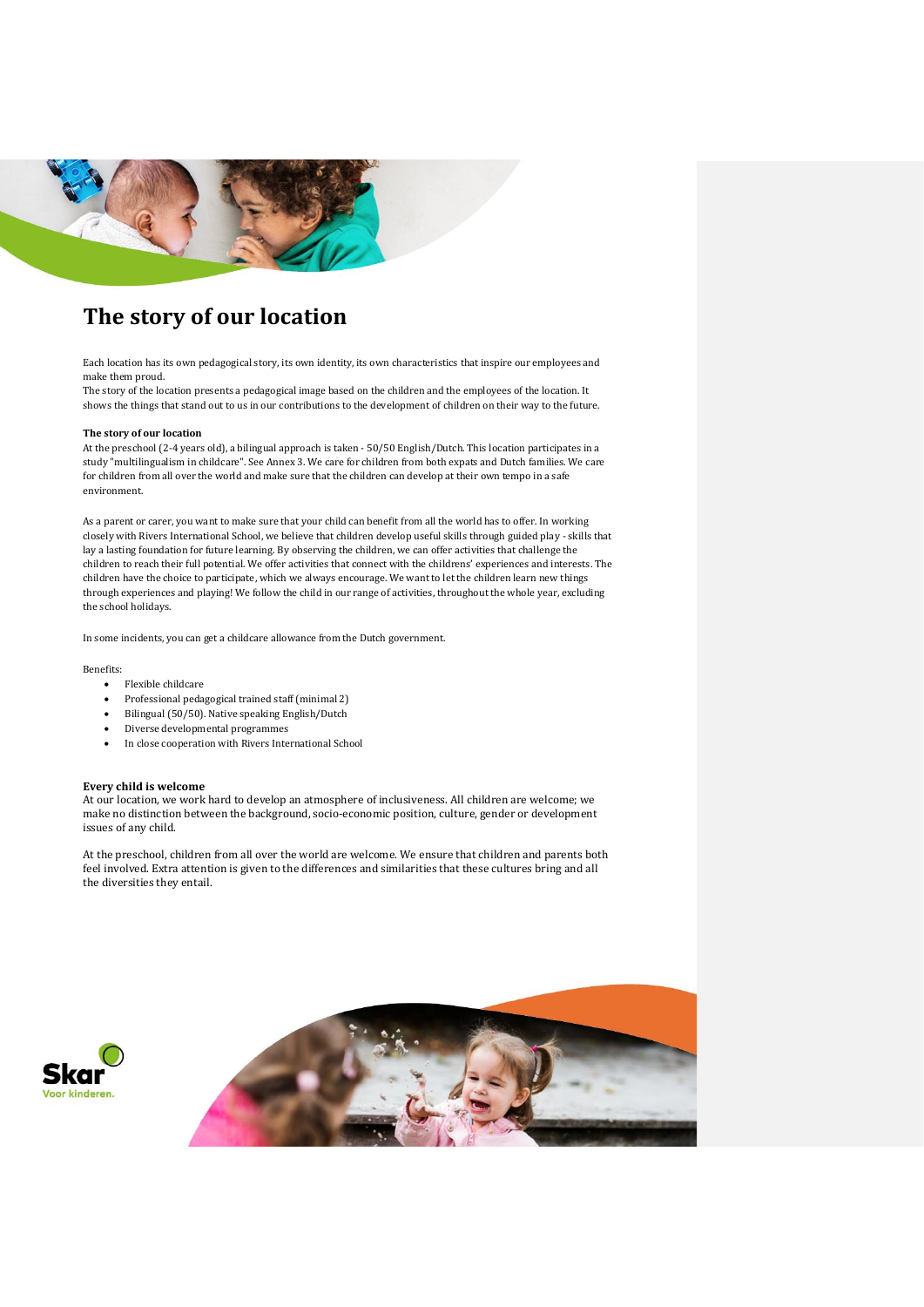

## **The pedagogical process**

The pedagogical compass is at the source of our pedagogical quality.

We consider the well-being and involvement of the children. Do they feel comfortable, relaxed and safe? If so, their well-being is high. When it comes to involvement, we look at the activity of the children. Do they push their limits and gain new experiences? Are they interested and fascinated by the activity? If so, their involvement is high, too.<br>We consider well-being and involvement the process variables that challenge us to keep developing our pedagog quality. This development is primarily represented through the pedagogical cornerstones: is the environment rich and challenging enough for the children? Is there enough room for initiative on the part of the children? Are we aware of our dialogue with the children and the way our pedagogical actions influence them? The overview below shows how we bring about the cyclic process of pedagogical quality.



### **Met opmerkingen [TvT1]: Approach Process Effect overview** Shows the key indicators for quality. **Approach.** Approach principles **Process. Effect.** Objectives output **Well-being. Involvement.**

We monitor the pedagogical quality by assessing the well-being and involvement (scanning form attachment 1).

The pedagogical process of the pedagogical compass creates responsibilities and is executed through:

- 1. The manager and the pedagogical assignment and the pedagogical policy<br>2. The pedagogical coaching by the pedagogical coach
- 2. The pedagogical coaching by the pedagogical coach<br>3. The daily actions of the pedagogical staff members
- The daily actions of the pedagogical staff members
- 4. The education and training of the employees

#### **The manager and the pedagogical assignment and the pedagogical policy**

The location manager and the pedagogical coach, in active cooperation with the pedagogical staff members, are jointly responsible for the safeguarding and innovation of the pedagogical climate of the groups at the location in question.



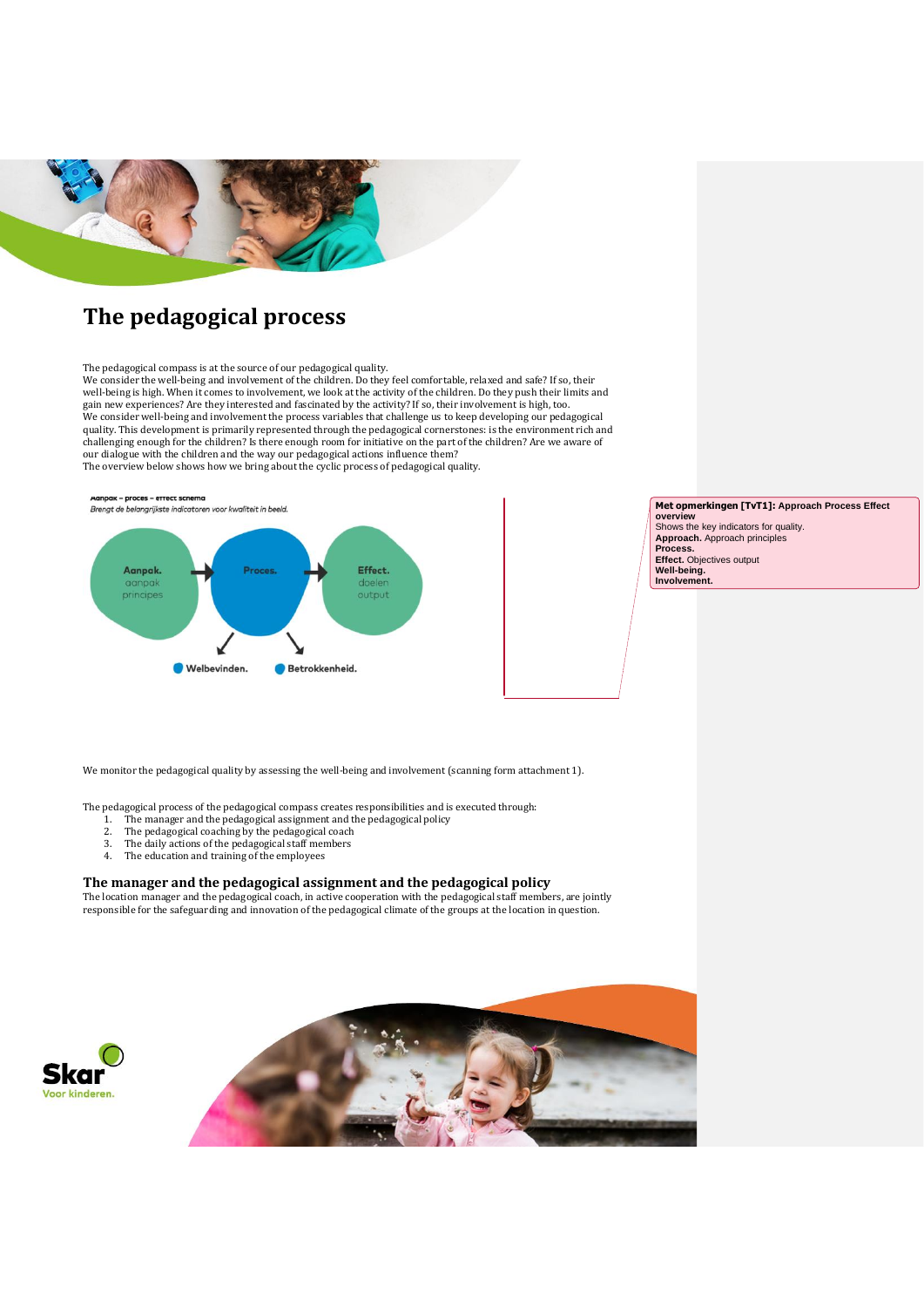

#### **The manager**

The manager safeguards the pedagogical quality and contributes to **inspiration, the pedagogical image and pedagogical awareness** with a focus on the ambition of the organisation: guiding children on their way to the future. The duties of the manager involve monitoring the quality of the pedagogical climate. These duties include:

- *Discussing the pedagogical policy with parents and the Parent's Committee*
- *Monitoring the pedagogical quality through evaluations (evaluations based on assessments of well-being and involvement) and interim adjustments (see attachment 1 and attachment 2).*
- *Ensuring the implementation of new protocols*
- *Ensuring the implementation of new laws and regulations*
- *(further) development of the VE policy*
- *Monitoring the child follow-up system*
- *Continuous cooperation between the groups at the location in question, in cooperation with the educational partner and other partners*
- *Actively and positively contributing to inclusiveness*

### **The pedagogical coach**

In cooperation with the employees and the manager, the pedagogical coach is responsible for the implementation and<br>further development of the pedagogical compass. In consultation with the employees, the pedagogical coach a the well-being and involvement of the children.

By performing pedagogical experiments, they contribute to the emphasis on experience in both the development of the children as well as the employees.

#### **The pedagogical coach is responsible for:**

- On-the-job coaching of the employees and teams in their pedagogical development
- Mapping out the pedagogical climate through the pedagogical well-being and involvement scan (see attachment 2)
- Coaching and assisting employees in work meetings and team meetings based on the 'I am in the picture' matrix, further development of the pedagogical compass and continuous translation of the cornerstones (coaching style, rich, challenging environment, room for initiative, we take care of the upbringing together) into practical actions
- In cooperation with the manager and pedagogical employees, the coach monitors the quality of the pedagogical
- climate and discusses this with the manager
- Active contribution to pedagogical change processes
- Creating awareness in order to positively and actively contribute to inclusiveness

In the responsibilities of the manager, 50 hours per location per year are available for the abovementioned tasks. In the responsibilities of the pedagogical coach, 10 hours per FTE per year are available for the abovementioned tasks. In the Arnhem municipality, the coach for appropriate childcare is deployed by the VE locations for at least 10 hours per FTE.

#### **The responsibilities of the central pedagogical advisor (pedagogical policy staff member) include:**

- 1. The development of the pedagogical policy<br>
The developments trends
- 2. Staying up to date on developments, trends and scientific insights<br>3. Acting as a database of knowledge and inspiration
- 3. Acting as a database of knowledge and inspiration<br>4. Providing counselling, information and advice, bot
- 4. Providing counselling, information and advice, both internally an externally<br>5. Keeping track of laws and regulations and, if necessary, translating these int
- 5. Keeping track of laws and regulations and, if necessary, translating these into policy and protocols
- Implementing self-evaluation instruments that contribute to the systematic cycle



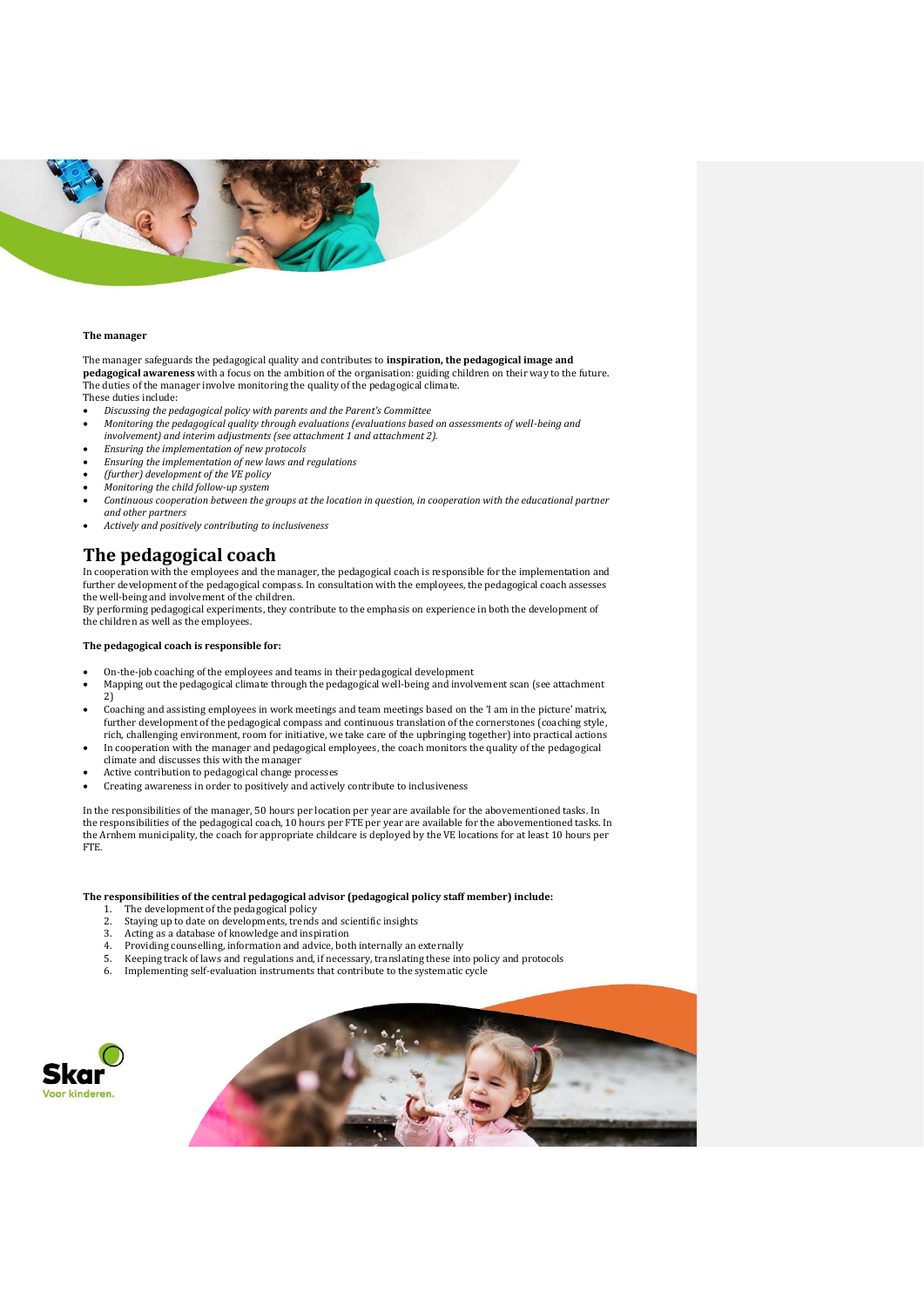

- 7. Supporting the locations in their activities<br>8. Further development of pedagogical exper-
- Further development of pedagogical expertise
- 9. Point of contact for pedagogical questions

### **Education and development**

The education and training of our employees contributes to the development and continuation of our pedagogical quality.

The overview below offers a summary of the education and development processes at our location. The names of the employees need to be requested from the manager for privacy reasons, in accordance with the GDPR.

#### Which further development would you like to stimulate at your location?

| Name programme/training/course.            | <b>Number of pedagogical</b><br>staff members. | Planning.                               |  |
|--------------------------------------------|------------------------------------------------|-----------------------------------------|--|
| Fire safety/First aid<br>(BHV/Kinder EHBO) |                                                | Refresher end of 2021<br>Course in 2021 |  |
| 3F/B2                                      |                                                | HBO/ in possession<br>Following         |  |
| <b>Pedagogical Compass</b>                 | 2                                              | Completed                               |  |
| Learning platform Jongleren                | All                                            | Continuous                              |  |



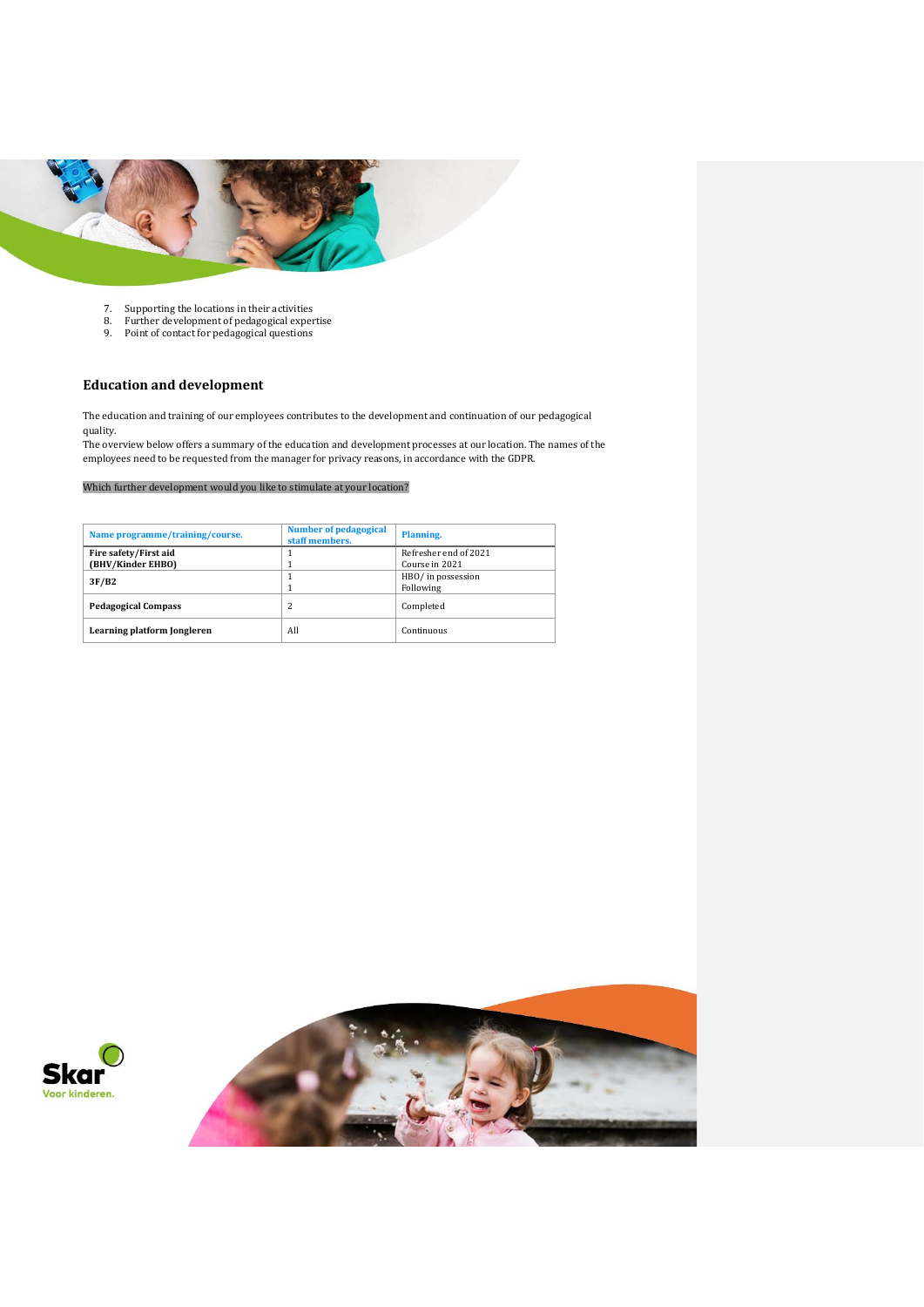

# **Pedagogical and practical information**

Location name: Rivers Preschool

Location address: Parnassusstraat 20 6846RB Arnhem

| Group name. | Age.        | <b>Maximum number of children.</b> |
|-------------|-------------|------------------------------------|
| Firefly     | $2-4$ years |                                    |

#### **Rivers Preschool is closed during the school holidays.**

At our location, Dennis Lauffer is the manager

They are assisted by the team coordinator, Hanneke van der Meer

Internship (for the internship policy, please refer to our manual). At our location, we employ 1 intern.

The interns are enrolled in the study programme MBO 4 Gespecialiseerd Pedagogisch Medewerker.

#### **We guarantee we meet the Staff/Child Ratio in the following periods:** From 08:30 in the morning until 12:15 in the afternoon

#### **If any changes are made to the base schedule, we will communicate this via:**

- Newsletter
- The communication board hanging in the hall
- Informing personally
- **At our location, we offer flexible childcare:** no

#### **At our location, we have an open-door policy:** no

In principle, children stay in their main group. In consultation with parents, children from 3.5 years can transition to Rivers International School, making use of settling-in moments. We strive to make the transition to primary school as smooth and as gradual as possible. We still take into account the BKR ratio. The child goes through the adjustment period with the guidance of a pedagogical member of staff unless otherwise agreed with the parents. The details of the adjustment period will be in consultation with the parents, school, and Preschool.



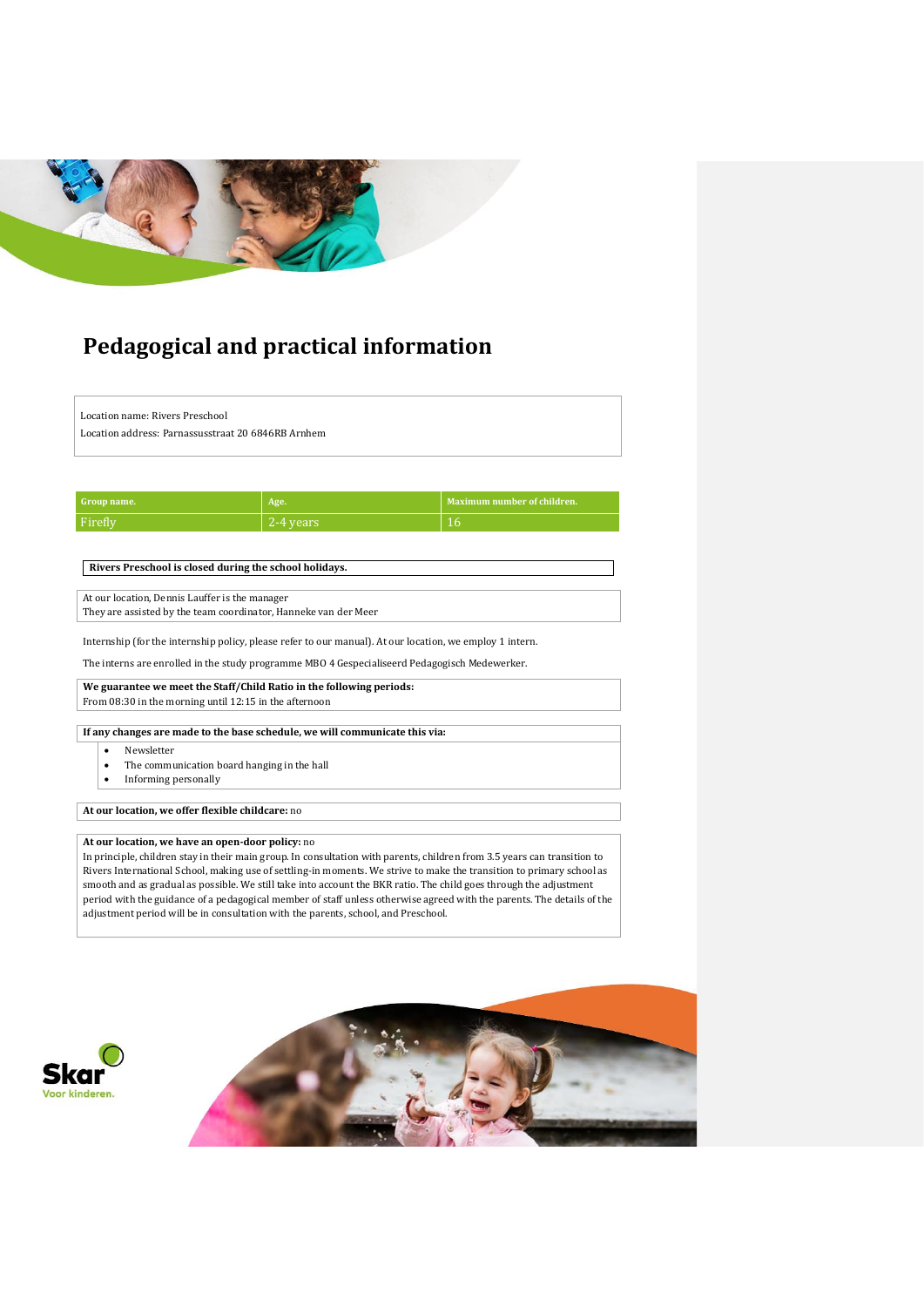

#### **The children leave the base group for the following (play) activities:**

- Activities that take place in Rivers International School
- During outside play
- For excursions

#### **If children leave the base group, this is arranged as stated below:**

For activities taking place in Rivers International School, such as music, dance or sport activities. This will be under the supervision of a pedagogical member of staff. If the group needs to be split, this will be done using the BKR ratio and with a pedagogical member of staff still present.

During outside play: the toddlers go outside via the door from their main group (or the door in the hall). A pedagogical member of staff goes outside with the children. It can also be that children are playing outside by themselves for a short period of time, e.g. if the pedagogical member of staff is working alone and needs to go inside to get something. The pedagogical member of staff then keeps watch through the windows. In this case, the children will always play inside the fenced garden, making them completely visible from the windows.

Excursions can take place to the petting zoo, playground etc. There is a list on the parent portal (filled in by the parents/ caregivers stating whether the child may go on an excursion or not. The children usually go out on foot. If the distance is too far for the child then they can use a buggy.

#### **If only one staff member is present, backup is arranged as stated below:**

As we offer a bilingual programme, there are always two members of staff present. We prefer to not deviate from this. We attach great importance to the fact that two languages are consistently and structurally spoken to the children. With some exceptions, only one professional will be present, such as if a substitute is not available due to illness or is not available due to Corona measures/guidelines. This will only happen if it is possible with the BKR ratio.

#### **At our location, we find the contribution of the children very important:**

We follow the child throughout the range of activities that we offer. We work in accordance with the Pedagogical Compass and lead through the involvement and wellbeing of the child.

#### **At our location, we work with activities and themes. We plan excursions based on these.**

We work within themes and sometimes plan an excursion based on these. This is usually by foot, walking in the local area. This will be under the supervision of the pedagogical member of staff and whether the group allows it based on the age and dynamics at play.

#### **Adjustment and transitioning to a different group**

#### Children joining the Preschool:

This adjustment period is based on new children joining this location. The moment that the parents/caregivers sign up their children and have signed the contract, then we start with the transition period. The members of staff agree who will be the mentor, and then the mentor contacts the parents/caregivers by phone to plan the intake meeting and agree upon the settling-in date.



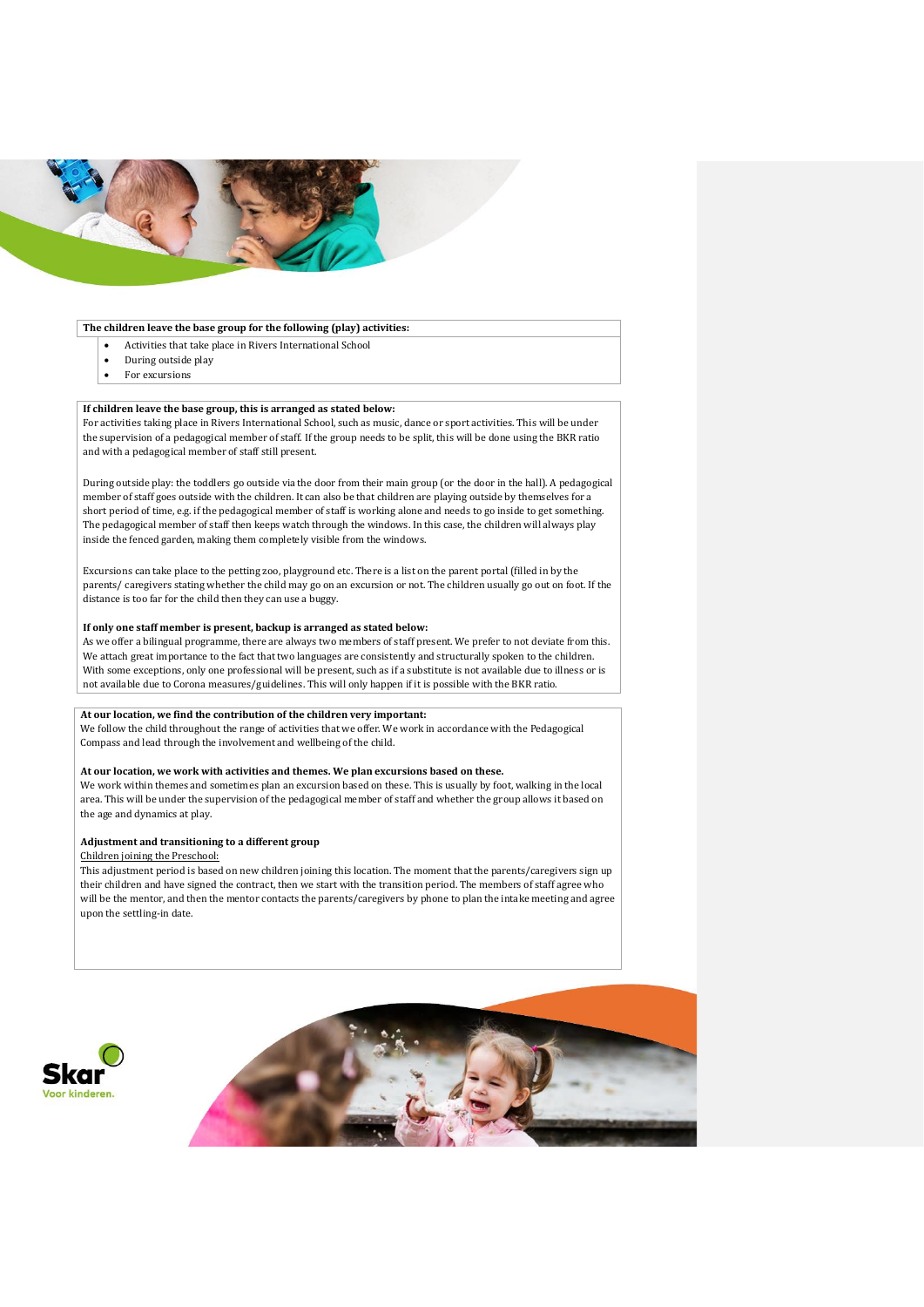

The adjustment period happens in consultation with the mentor, preferably on the planned days, and always in the group the child will join. Since preschool is just a short part of the day, it is decided in consultation with the parents how to structure the settling-in period.

The date of the adjustment period will also be agreed upon in consultation with the parents/caregivers. Deciding factors may be: parents have a preference that their child can join for snack time, or joining us at circle time.

#### Children leaving the Preschool:

This adjustment period is for children leaving the preschool and joining the primary school. Settling-in is important throughout a child's life. This is why we also include adjustment periods to transition the child to the primary school in this location. The adjustment period is tailored to with the parents and depends upon on the situation: how old the child is, how is the wellbeing of the child, does the child know the new group or location, and whether it is possible with the child to staff ratio.

*Depending on COVID-19 and the corresponding measures, we may deviate from these agreements in 2021.*



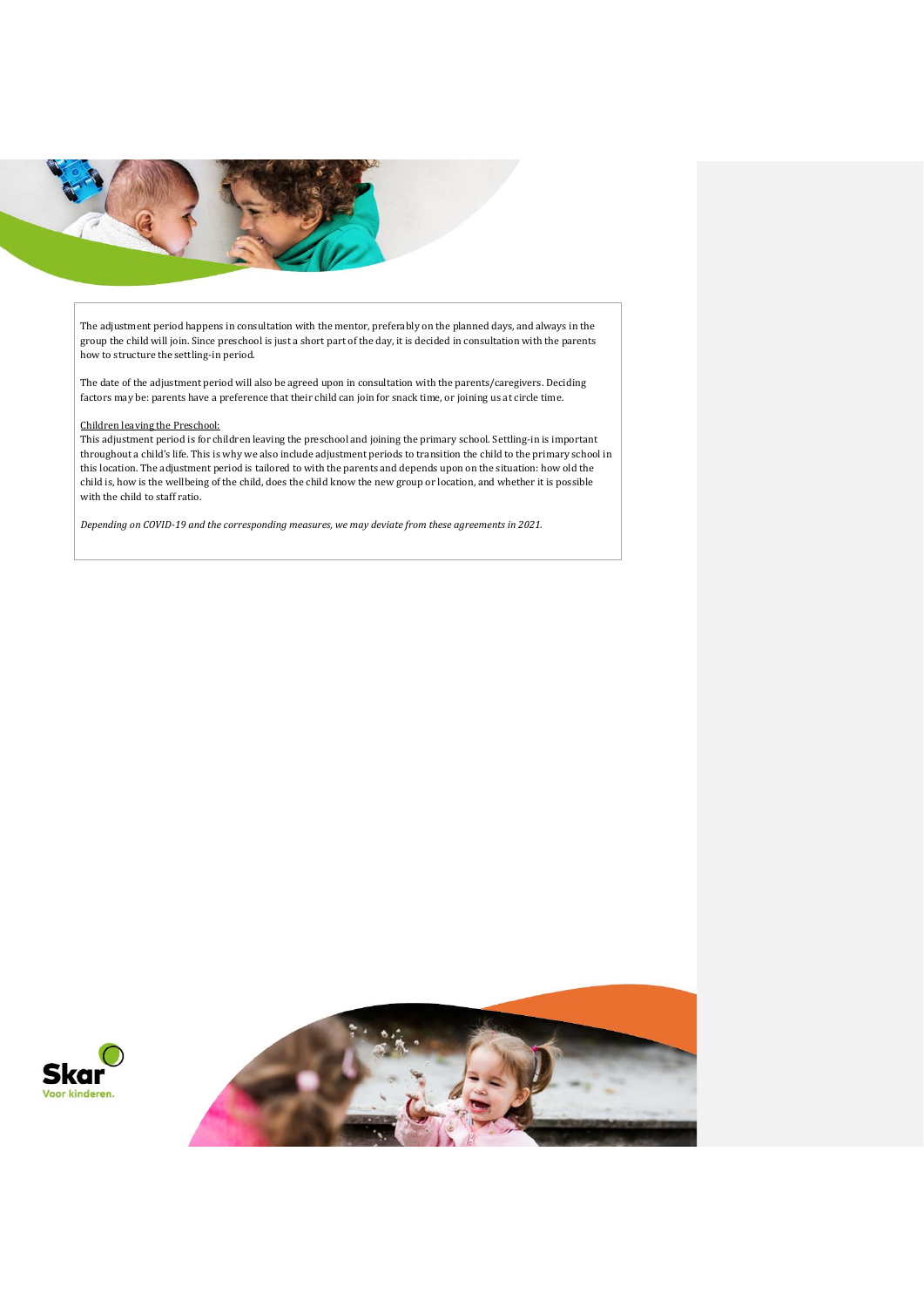

## **Local Parent's Committee.**

……………………………………….. (Fill out the name of the manager) of location ………………………………………… (Fill out the name of the location) hereby presents the Pedagogical policy for the year 2021 to the Local Parent's Committee.

We would like to ask you to submit your advice before …………………… 2020(Enter the date) via the form below.

Date of dispatch to Local Parent's Committee. …………………………

Name person responsible at location: ………………………………………..

Signature:

**Document name:** Pedagogical policy

…………………………………………………..

**Subject:** Advice request

**Parent's Committee gives positive advice:**

Date: ………………………

Name: ………………………………...

…………………………………………………..

Signature:

**The Local Parent's Committee would like to have the following items augmented:**

………………………………………………………………………………………………… …………………………………………………………………………………………………



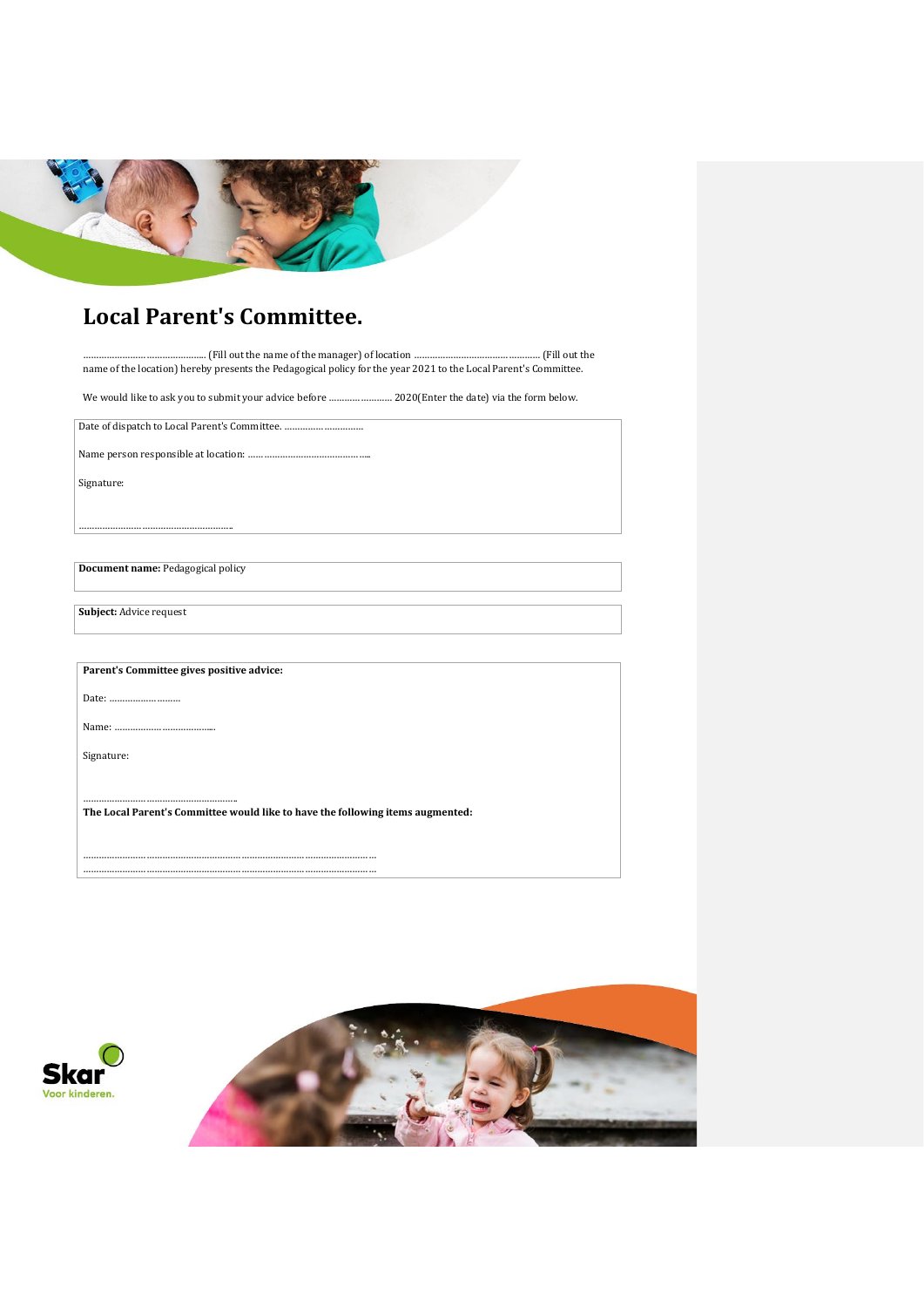

# **Attachment 2 The pedagogic coaching overview**

Coaching overview of the location. Based on the experience-oriented learning approach and on-the-job coaching of employees at the group.

| Group             | Data                                                                                  | Focus area                                                                                     | <b>Effect</b>                                                |
|-------------------|---------------------------------------------------------------------------------------|------------------------------------------------------------------------------------------------|--------------------------------------------------------------|
| Team              | Postponed due to Corona                                                               | Groep scan by pedagogical<br>coach                                                             | Gaining insight<br>Increasing wellbeing and<br>involvement   |
| Team work meeting | Regular (approx. 1x per 6<br>weeks)<br>Due to Corona measures.<br>this can vary often | Day structure<br>Activities offered<br><b>Emotional security</b><br>Stimulation and correction | Unity of approach<br>Increasing wellbeing and<br>involvement |
| Team meeting      | 1x per quarter<br>Due to Corona measures,<br>this can vary often                      | Health and safety policy<br>Quality manual                                                     | Unity of approach<br>Increasing wellbeing and<br>involvement |